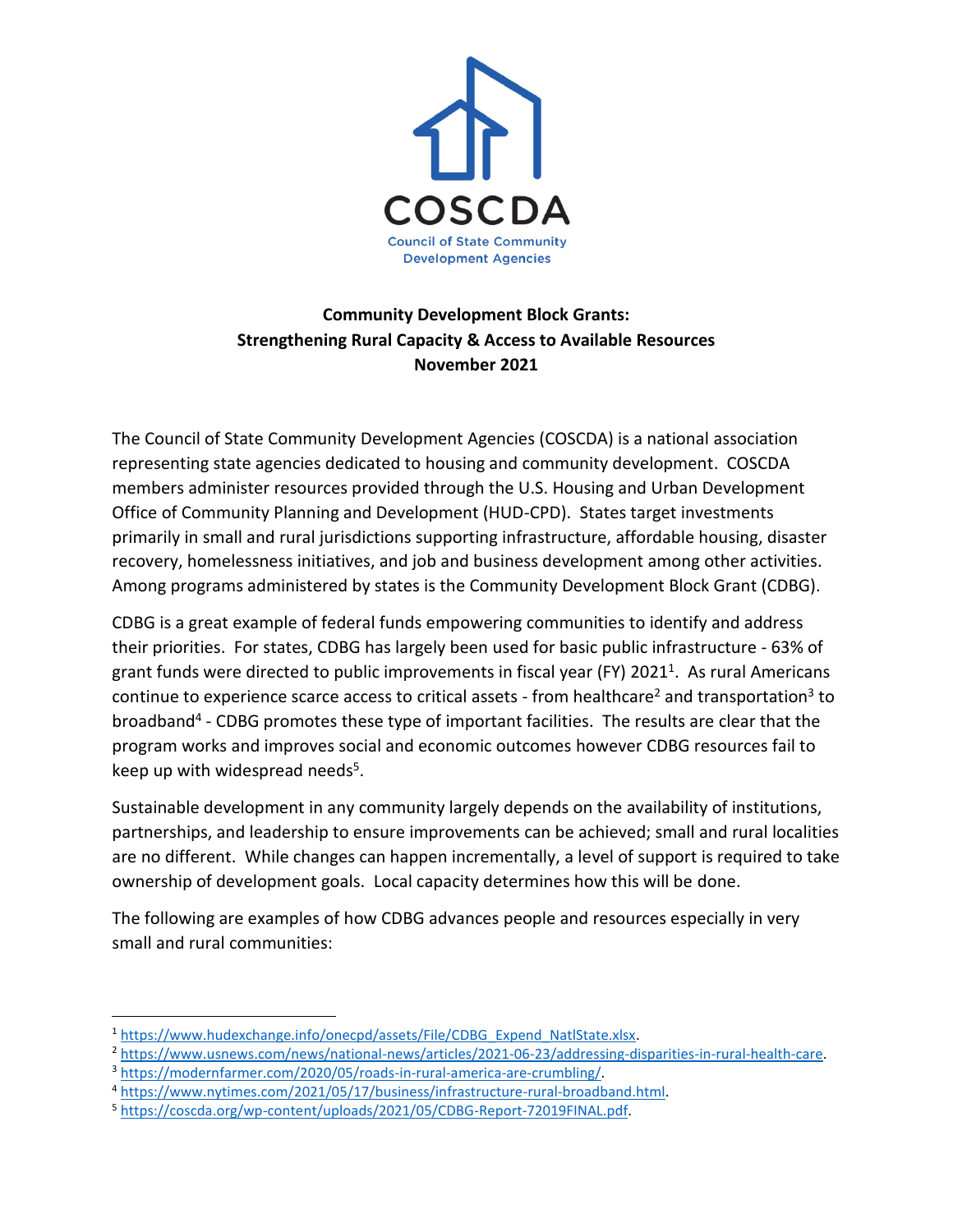- Planning grants are supported by CDBG affording communities the ability to identify gaps and determine how to address within a given period.
	- o Vermont awards CDBG funds for planning as a preliminary step for communities to additional grant funds for development purposes.
- Workshops and virtual trainings are regularly offered by states to help communities understand and utilize CDBG.
	- $\circ$  Louisiana posts brief video tutorials on program compliance, NOFAs, and other relevant topics.
	- $\circ$  In Pennsylvania, 2-3 trainings are conducted annually as well as a larger annual conference to be restarted in 2022. A federal resource library is also available online through the PA Department of Community and Economic Development.
	- $\circ$  Utah and New Hampshire also regularly hosts training in partnership with planning commissions as well as regular training videos.
	- o Nevada requires communities to complete program administration training in order to access CDBG.
	- $\circ$  Arkansas holds annual grant application workshops and partners with the Arkansas Municipal League and Association of Arkansas Counties to provide oncall grant application and administration workshops whenever available.
	- o Utah holds annual How to Apply workshops and partners with regional Association of Governments to explain the CDBG program and assist prospective CDBG applicants with the application process.
- States structure CDBG programs to ensure very small communities receive funding and these communities are regularly engaged in accessing program resources.
	- $\circ$  In Tennessee, CDBG funding is distributed based on individual categories. For community facilities and improvements, populations 5,000 and under are funded separate from larger localities. Water and sewer grant awards are considered based on the number of residential connections; 1,000 and under for sewer, and 2,000 and under for water.
	- $\circ$  Despite Utah and Nevada's vast rural makeup of "frontier towns," communities at 2,000 and under are frequent recipients of CDBG and the state program directs funds largely to infrastructure and redevelopment projects in these smaller localities.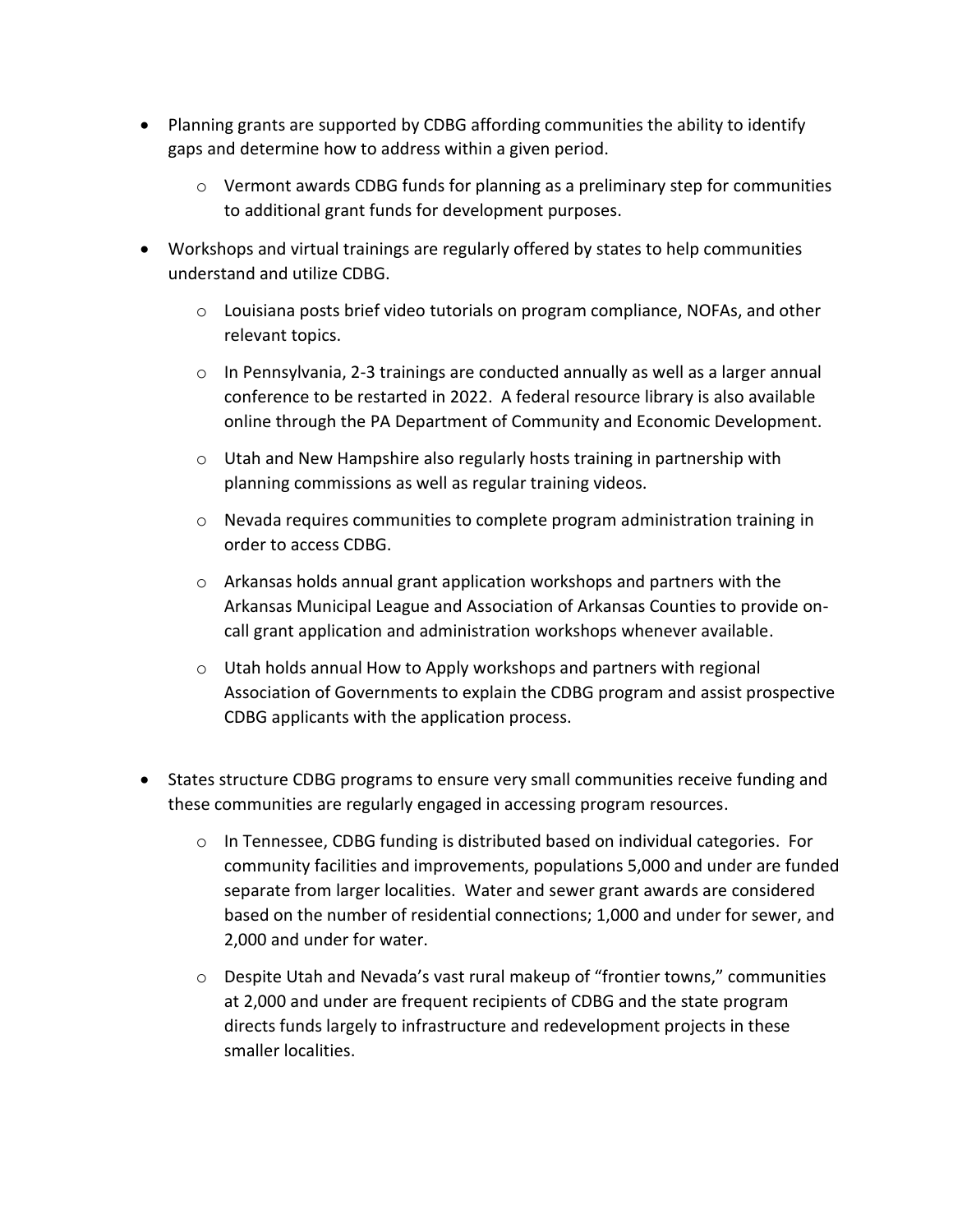- $\circ$  Arkansas has a \$1 million Rural Services set-aside, which provides the opportunity for communities of under 3,000 to apply for community center, fire station, multi-purpose center and fire truck and life-saving firefighting equipment projects. When evaluating water and wastewater projects, evaluators divide the applications by smaller and larger service areas. The average population of Arkansas CDBG grant recipients is 3,287, with populations generally ranging from 40 to 25,000.
- o Illinois' CDBG program receives funding requests primarily from very small jurisdictions as only 10% of applications come from communities over 5,000 population. Program criteria awards funds based on the number of low-andmoderate income residents as well as overlay with Opportunity Zones and higher poverty areas.
- o New Hampshire determines CDBG awards through community progress indicators<sup>6</sup>. Data is compiled from thirteen socio-economic factors including SNAPS recipients and median household income. From this, a single number is applied responsive to the level of need in a given community.

Clear gaps exist in very small communities though presenting long-term challenges to address quality of life and well-being of residents. States report issues largely due to the limited staff capacity of local governments. More-experienced personnel are increasingly leaving planning and development positions most often through retirement. Consultants are in turn principally used in their stead. While important to accessing federal grants and other financing, consultants do not adequately represent the communities they are hired to serve; instead, public employees are needed to provide a consistent and reliable presence on behalf of their respective community. States have engineered programs designed to respond to this plight.

- Tennessee offers the Three-Star program which funds asset planning by bringing together local decision-makers and helping them to identify needs as well as deciding how to address priorities moving forward<sup>7</sup>. The state also has a planning grant program for communities experiencing financial distress to aid in addressing infrastructure needs<sup>8</sup>. Both programs are state-funded.
- Utah, Nevada, and Louisiana are engaging with their respective state municipal associations to facilitate capacity-building for small jurisdictions.
- Arkansas has partnered with an institute for higher education to offer Technical Assistance to Mayors and other community and economic development training,

 $\overline{\phantom{a}}$ 

<sup>6</sup> [https://nhcdfa.org/cdfa-introduces-new-core-data-index/.](https://nhcdfa.org/cdfa-introduces-new-core-data-index/)

<sup>7</sup> [https://www.tn.gov/ecd/rural-development/threestar.html.](https://www.tn.gov/ecd/rural-development/threestar.html)

<sup>8</sup> [https://www.tn.gov/ecd/rural-development/infrastructure-planning-grant.html.](https://www.tn.gov/ecd/rural-development/infrastructure-planning-grant.html)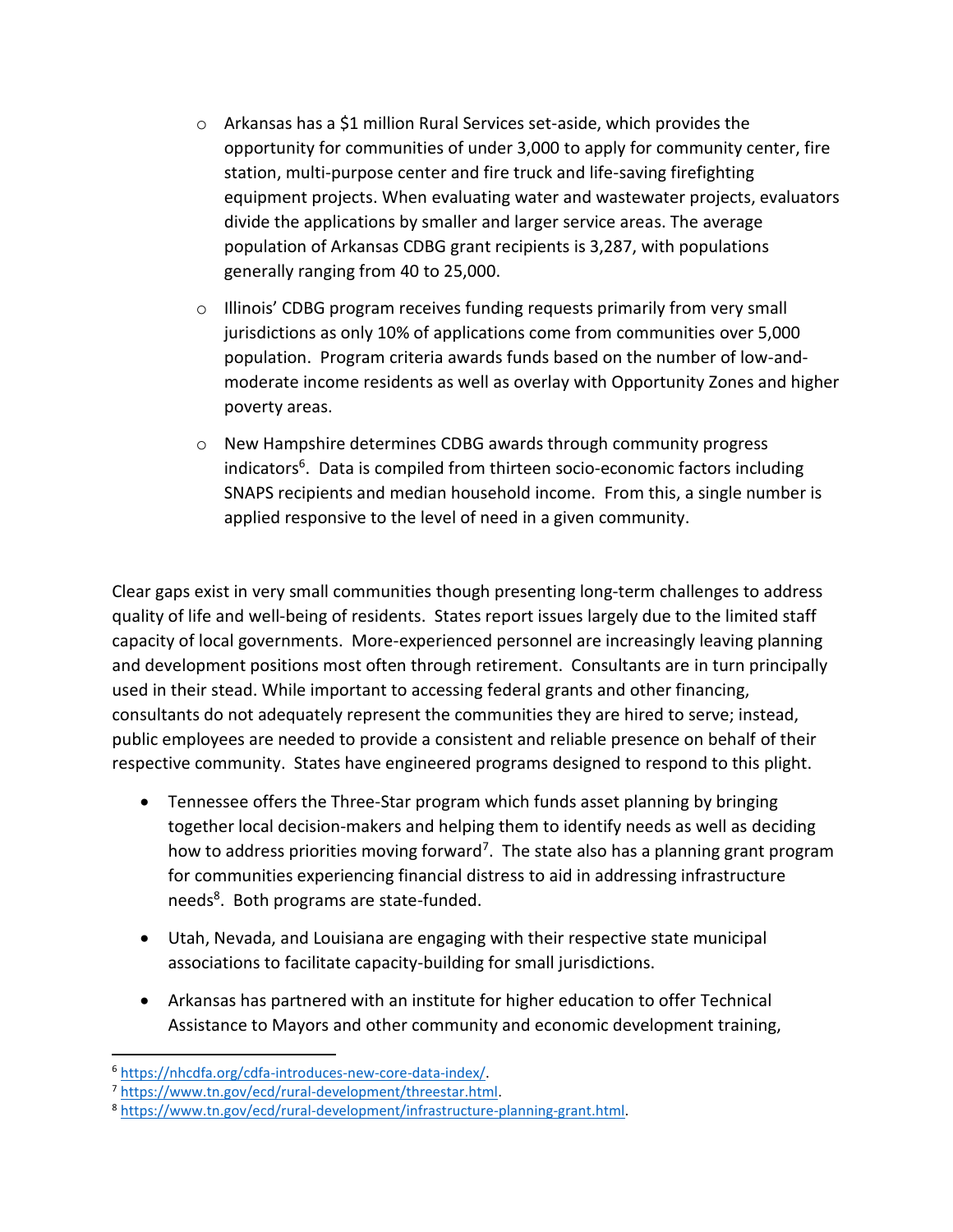targeting the most under-resourced and lower capacity elected officials in the state in an effort to increase their knowledge of the basics of being awarded and successfully managing a CDBG project. It hopes to offer more of these types of technical assistance in the future.

Additional measures are applied to determine and ensure that a community can appropriately manage CDBG funds.

- Ohio is updating their criteria for evaluating sub-grantee (community) capacity, and seeking additional guidance to support this effort.
- Alaska reviews an applicant's capacity as a part of the CDBG application; information requested includes an organization chart and implementation program which are a part of the state's scoring process and risk assessment.
- Texas asks for a copy of the locality's most recent audit as a part of the application process, if this is not available then the state determines that the jurisdiction's capacity is not sufficient to manage grant funds.
- Tennessee requires that a third party serve as the grant administrator for the subgrantee and local governments cannot administer funds; either a non-profit or private consultant is used for this function.

Despite CDBG's ability to promote positive change, program modifications would greatly improve how CDBG facilitates community advancements. The following update enhances state actions and response in advancing local capacity especially for very small and rural jurisdictions:

- Increased resources for administration and technical assistance ensure states can maintain adequate personnel to monitor, assist, and respond to local challenges and opportunities. A statutory limit is applied to CDBG grantees with up to 20% of grant funds available for administration and technical assistance. States may apply up to 3% of total grant funds for these activities. A slight change to this cap from 3% to 5% provides a reasonable share of funds for states to not only address grant oversight, but also provides an expanded ability to help guide communities in staffing and related capacity-building efforts. In comparison, entitlement communities are able to use 20% of their total grant for administration and technical assistance.
	- o Utah has recently hired one full-time employee to help administer the CDBG grant. Due to Utah's vast rural makeup, this is an important and much needed position. Unfortunately, it is time limited due to lack of funding. An increase from 3% to 5% for administration would provide Utah the opportunity to make this new position permanent.